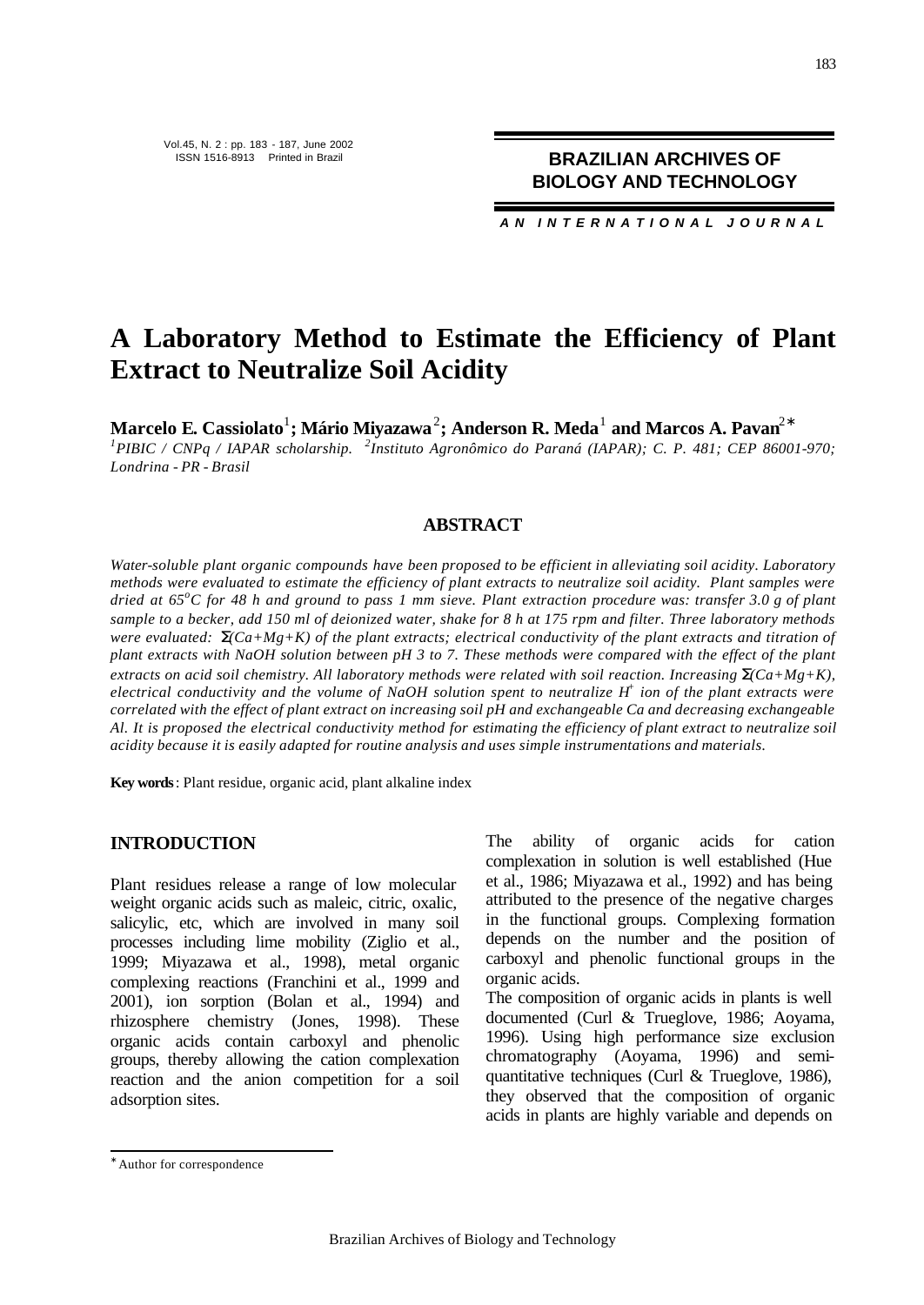plant species, plant age and physiochemical environment. Despite of this early works, however, the effects of plant organic acids on soil chemistry have only recently started to be elucidated (Miyazawa et al., 1998; Ziglio et al., 1999; Franchini et al., 1999; Meda et al., 1999). In general, these authors concluded that several plant residues are highly efficient in alleviating soil acidity.

The objectives of this work were to develop a laboratory method to evaluate the efficiency of water extracts of plant residues to neutralize soil acidity and to evaluate the most appropriate method for laboratory routine.

#### **MATERIALS AND METHODS**

**Plant materials:** black oats (*Avena strigosa*), oil seed radish (*Raphanus sativus*), white lupin (*Lupinus albus*), gray mucuna (*Stizolobium cinereum*), wheat straw (*Triticum aestivum*). The aereal parts of the bla ck oats, oil seed radish, white lupin and gray mucuna were collected at flowering stage and wheat straw after grain's harvest.

**Water plant extract:** 3 g of dried plant material (aereal parts) were transferred to a plastic flask, added 150 ml of deionized water, shaked for 8 h at 175 rpm and filtrated. Sub samples of plant extracts were used for chemical analysis (Table 1). Basic cations (Ca, Mg, and K) were determined by ICP (Inductively Coupled Plasma).

**Experiment with soil:** acid soil sample taken from the 0-20 cm horizon was air-dried and passed through a 2 mm sieve. The soil had an original pH  $CaCl<sub>2</sub>$  value of 4.10; exchangeable Ca, Mg, K, and Al contents of 0.37, 0.17, 0.05, and 1.11 cmol, dm <sup>3</sup>, respectively, total acidity  $(H + Al)$  of 6.20 cmol. dm<sup>-3</sup>, and total carbon content of 7.64 g kg<sup>-1</sup>. The clay content was 27%, silt 2% and sand 71%. Soil sample was transferred to PVC column (30 cm high by 4 cm diameter) and compacted to a homogeneous bulk density (mean  $1g$  cm<sup>-3</sup>). Plant extract solution (150 ml) in amount equivalent to one porous volume (pV) was added on the soil surface. Then, deionized water was added in amount equivalent to three pV, to a total of 450 ml. Plant extract and water were added at a rate of 1.0 ml min-1 . Soil samples were collected at 0-5, 5- 10, 10-15, 15-20 and 20-25 cm depth, air-dried, ground to pass 2 mm sieve and analyzed for pH

 $CaCl<sub>2</sub>$  and exchangeable  $Al_{ex}$  and  $Ca<sub>ex</sub>$ . Extraction and determination methods were described by Pavan et al. (1992). All treatments had three replicates in a completely randomized block design.

#### **Laboratory methods:**

**1. Summation of basic cations**  $[\mathbf{S}(\mathbf{C}\mathbf{a} + \mathbf{M}\mathbf{g}] + \mathbf{A}\mathbf{S}\mathbf{a}]$ **K)]:** sum of Ca, Mg, and K contents in the plant extract solution (Table 1).

**2. Electrical conductivity (EC):** measured with electrode installed into a becker containing a 10% diluted plant extract in deionized water at  $25^{\circ}$ C.

**3. Capacity to reduce H<sup>+</sup>** ion: transfer 25 ml of plant extract to a becker, set up a  $H^+$  ion selective electrode into the becker, adjust to pH 3.0 with 2 mol  $L^{-1}$  HCl solution, titrate with 0.05 mol  $L^{-1}$ NaOH solution to pH 7.0, and register the volume of 0.05 mol  $L^{-1}$  NaOH spent. The pHs 3.0 and 7.0 were selected due to the maximum protonation and deprotonation, respectively, of the organic anions (Young et al., 1981).

#### **RESULTS AND DISCUSSION**

The pH,  $Ca_{ex}$ , and  $Al_{ex}$  by depth for the control and plant extract treatments are shown in figures 1, 2, and 3, respectively. Control soil had lower pH and  $Ca<sub>ex</sub>$  and higher  $Al<sub>ex</sub>$  contents. Additions of plant extracts increased soil pH and  $Ca<sub>ex</sub>$  and decreased Alex, corroborating data presented in early studies with brazilian acid soils (Miyazawa et al., 1993 and 1998; Franchini et al., 1999 and 2000; Meda et al., 1999). These results show that the effect of plant extracts on soil acidity was highly variable and depended on plant species. In general, the effect of plant extract on soil acidity followed the order: oil seed radish > black oats > lupin > mucuna > wheat straw. Oil seed radish, black oats and lupin increased pH up to 20 cm soil depth. Oil seed radish and black oats neutralized totally  $Al_{ex}$ up to 10 cm soil depth and partially up to 25 cm soil depth. Except for wheat straw, the other plant extracts increased  $Ca_{ex}$  in the soil profile. Black oats and oil seed radish showed the greatest increment on Ca<sub>ex</sub> in the soil profile. Oil seed radish was the most efficient to increase the total  $Ca<sub>ex</sub>$  in the soil column. These results indeed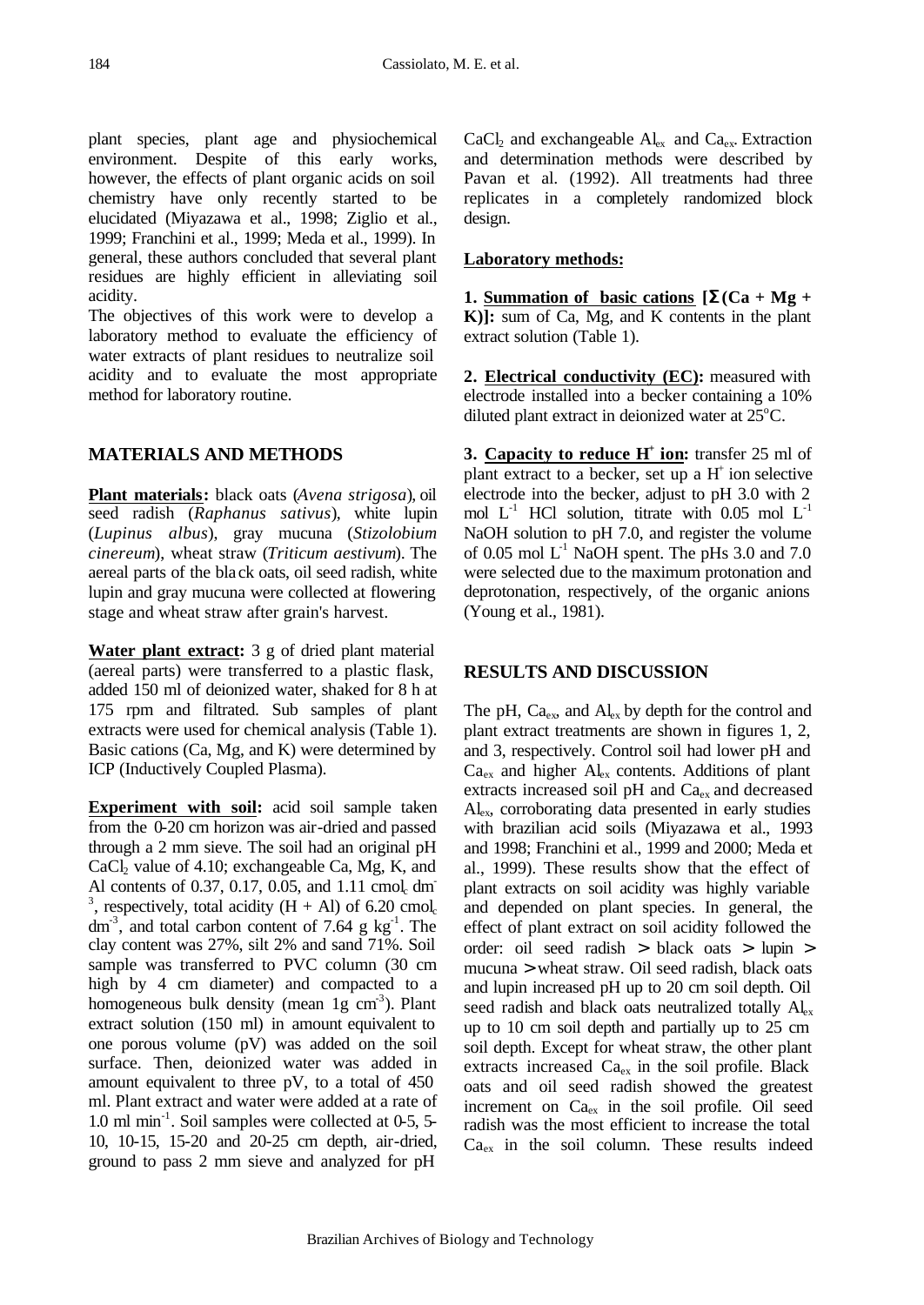support the view the soluble organic compounds as short chain fatty acids in soil are mobile and efficient in alleviating soil acidity (Franchini et al., 2001).



**Figure 1** - Effect of plant extracts on soil pH.



**Figure 2** - Effect of plant extracts on soil  $Ca_{ex}$ .



**Figure 3** - Effect of plant extracts on soil Alex.

Table 1 shows the  $\Sigma$ (Ca+Mg+K), the volume of NaOH spent during titration and the electrical conductivity of the plant extracts. The total

amount of basic cations, the volume of NaOH spent, and the values of electrical conductivity followed the order: oil seed radish > black oats > mucuna  $>$  lupin  $>$  wheat straw. This is the same order found for alleviating soil acidity (Figures 1, 2, and 3). Table 2 shows the regression equations and the correlation coefficients for soil pH,  $Al_{ex}$ and Ca<sub>ex</sub> vs the three laboratory methods tested. These methods were highly correlated with soil parameters indicating that they can be used to estimate the efficiency of plant extract to neutralize soil acidity

**Table 1** - Chemical composition of the plant extracts, volume of NaOH spent between pH 3 to 7, and the EC of the plant extract

|                            | Composition                      | <b>NaOH</b>   | EC   |
|----------------------------|----------------------------------|---------------|------|
| Plant extract <sup>1</sup> | (2cations)                       | volume $^{2}$ |      |
|                            | mmol <sub>c</sub> L <sup>-</sup> | ml            | mS   |
| <b>Black</b> oats          | 27.6                             | 11.6          | 5,87 |
|                            |                                  |               |      |
| Oil<br>seed                | 40.3                             | 14.4          | 6,68 |
| radish                     |                                  |               |      |
| Mucuna                     | 10.4                             | 6.4           | 2,36 |
|                            |                                  |               |      |
| Lupin                      | 13.9                             | 10.0          | 3,20 |
|                            |                                  |               |      |
| Wheat straw                | 2.1                              | 6.0           | 2,12 |
|                            |                                  |               |      |

 $1.150$ ml columm<sup>-1</sup>  $2^{\circ}$  0.05 mol  $L^{-1}$ .

**Table 2** - Regression equations and correlation coefficient for pH, Al and Ca vs ∑cations, EC and the volume of NaOH spent during titration coefficients for soil pH,  $Ca_{ex}$  and  $Al_{ex}$  vs the three laboratory methods tested.

| Regression equations/correlation coefficient (r)                                                         |  |  |  |
|----------------------------------------------------------------------------------------------------------|--|--|--|
| pH (CaCl <sub>2</sub> )= 4.11 + $0.02\sum$ (Ca+Mg+K) (mmol <sub>c</sub> L <sup>-1</sup> )                |  |  |  |
| $r=0.98$                                                                                                 |  |  |  |
| pH $(CaCl2) = 3.91 + 0.0001EC$ (mS)                                                                      |  |  |  |
| $r=0.99$                                                                                                 |  |  |  |
| $pH (CaCl2) = 3.70 + 0.08NaOH spent (ml)$                                                                |  |  |  |
| $r=0.96$                                                                                                 |  |  |  |
| Al (cmol <sub>c</sub> dm <sup>-3</sup> )= 0.55–0.01 $\sum$ (Ca+Mg+K)(mmol <sub>c</sub> L <sup>-1</sup> ) |  |  |  |
| $r = 0.93$                                                                                               |  |  |  |
| Al (cmol, $dm^{-3}$ )= 0.68 – 8x10 <sup>-5</sup> EC (mS)                                                 |  |  |  |
| $r = 0.98$                                                                                               |  |  |  |
| Al (cmol <sub>c</sub> dm <sup>-3</sup> )= $0.55 - 0.01$ NaOH spent (ml)                                  |  |  |  |
| $r = 0.93$                                                                                               |  |  |  |
| Ca(cmol <sub>c</sub> dm <sup>-3</sup> )=-0.06+0.02 $\sum$ (Ca+Mg+K)(mmol <sub>c</sub> L <sup>-1</sup> )  |  |  |  |
| $r = 0.84$                                                                                               |  |  |  |
| Ca (cmol <sub>c</sub> dm <sup>-3</sup> )= -0.21 + 0.0001EC(mS)                                           |  |  |  |
| $r=0.75$                                                                                                 |  |  |  |
| Ca (cmol <sub>c</sub> dm <sup>-3</sup> )= $-0.53 + 0.09$ NaOH spent (ml)                                 |  |  |  |
| $r = 0.81$                                                                                               |  |  |  |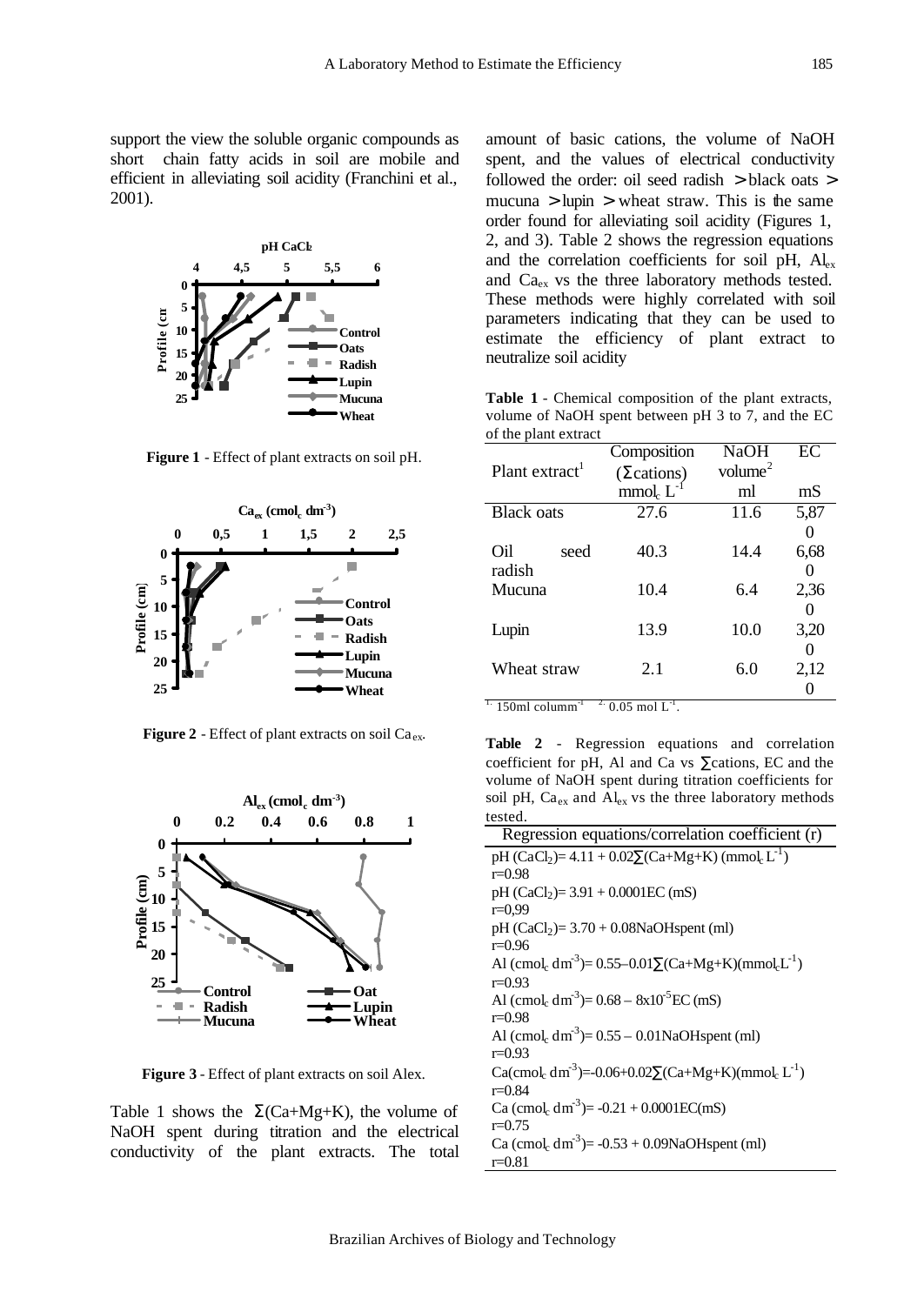The greater amount of NaOH used, the higher content of basic cations and the higher electrical conductivity of the oil seed radish and black oats than wheat straw extract indicated a higher alkaline capacity of the oil seed radish and black oats. Due to its simplicity (instrumentation and materials) and for being easily adapted for routine analysis it is recommended the electrical conductivity method for estimating the efficiency of the plant extract to neutralize soil acidity.

#### **CONCLUSION**

The efficiency of plant extract to neutralize soil acidity can be estimated in the laboratory by sum of Ca, Mg, and K, the volume of NaOH solution spent between pH 3 to 7, and the electrical conductivity of the plant extracts. Due to its simplicity it is recommended the electrical conductivity method.

#### **RESUMO**

Tem sido proposto que os compostos orgânicos de plantas solúveis em água são eficientes na amenização da acidez do solo. Foram avaliados métodos de laboratório para estimar a eficiência dos extratos de plantas na neutralização da acidez do solo. Os materiais de plantas foram secos a 65<sup>o</sup> C por 48 horas, moídos e passados em peneira de 1mm. Utilizou-se o seguinte procedimento para obtenção do extrato de plantas: transferir 3.0 g da amostra de planta para um becker, adicionar 150 ml de água deionizada, agitar por 8h a 175 rpm e filtrar. Avaliaram-se três métodos de laboratório:  $\Sigma$ (Ca + Mg + K) do extrato de planta, condutividade elétrica (CE) do extrato de planta e titulação do extrato de planta com solução de NaOH entre pH 3 a 7. Os métodos de laboratório foram comparados com o efeito dos extratos de plantas na reação do solo. Todos os métodos de laboratório foram correlacionados com a reação do solo: o aumento de  $\Sigma(Ca + Mg + K)$ , Ce e o volume de NaOH gasto para neutralizar os íons H<sup>+</sup> do extrato de plantas, foram correlacionados com o efeito nos aumentos de pH e Ca trocável e diminuição de Al trocável do solo. É proposto o método de CE para estimar a eficiência do extrato de plantas na neutralização da acidez do solo por

ser facilmente adaptado para análise de rotina e por utilizar instrumentos e materiais simples.

#### **REFERENCES**

- Aoyama, M. (1996), Fractionation of water-soluble organic substances formed during plant residue decomposition and high performance size exclusion chromatography of the fractions. *Soil Sci. Pl. Nutr*., **42**, 31-40.
- Boln, N. S.; Naidu, R.; Mahimairaja, S. and Baskaran, S. (1994), Influence of low-molecular-weight organic acids on the solubilization of phosphates. *Biol. Fertil. Soils*, **18**, 311-319.
- Curl, E. and Trueglove, B. (1986), The rhizosphere. Berlin, Springer-Verlag.
- Franchini, J. C.; Malavolta, E.; Miyazawa, M. and Pavan, M. A. (1999), Alterações químicas em solos ácidos após a aplicação de resíduos vegetais. *R. bras. Ci. Solo*, **23**, 533-542.
- Franchini, J. C.; Gonzalez-Vila, F. J.; Cabrera, F.; Miyazawa, M. and Pavan, M. A. (2001), Rapid transformations of plant water-soluble organic compounds in relation to cation mobilization in an acid oxisol. *Pl. Soil*, 1-9.
- Hue, N. V.; Craddock, G. R. and Adams, F. (1986), Effect of organic acids on aluminum toxicity in subsoils. *Soil Sci. Soc. Am. J*., **50**, 28-34.
- Jones, D. L. (1998), Organic acids in the Rhizosphere a critical review. *Pl. Soil*, **205**, 25-44.
- Meda, A. R.; Cassiolato, M. E.; Miyazawa, M. and Pavan, M. A. (1999), Plant extracts to improve acid soil chemistry. In - CONGRESSO LATINO AMERICANO DE LA CIENCIA DEL SUELO, 14., Temuco, Universidade de la Fronteira. pp. 360.
- Miyazawa, M.; Pavan, M. A. and Franchini, J. C. (1998), Organic mobility of surface applied lime under no-tillage. In - INTERNATIONAL MEETING OF THE INTERNATIONAL HUMIC SUBSTANCE SOCIETY, 9., Adelaide, IHSS. pp. 166.
- Miyazawa, M.; Chierice, G. O. and Pavan, M. A. (1992), Amenização da toxidade de alumínio às raízes do trigo pela complexação com ácidos orgânicos. *R. bras. Ci. Solo*, **16**, 209-215.
- Miyazawa, M.; Pavan, M. A. and Calegari, A. (1995), Efeito de material vegetal na acidez do solo. *Rev*. *Bras. Ci. Solo*, **17**, 411-416.
- Pavan, M. A.; Bloch, M. F.; Zempulski, H. D.; Miyazawa, M. and Zocoler, D. C. (1992), Manual de análise química do solo e controle de qualidade. Londrina, Instituto Agronômico do Paraná, 40 pp. (IAPAR Circular; 76).
- Young, S. D.; Bache, B. W.; Welch, D. and Anderson, H. A. (1981), Analysis of the potentiometric titration of natural and synthetic poly-carboxylates. *Soil Sci*., **32**, 579-592.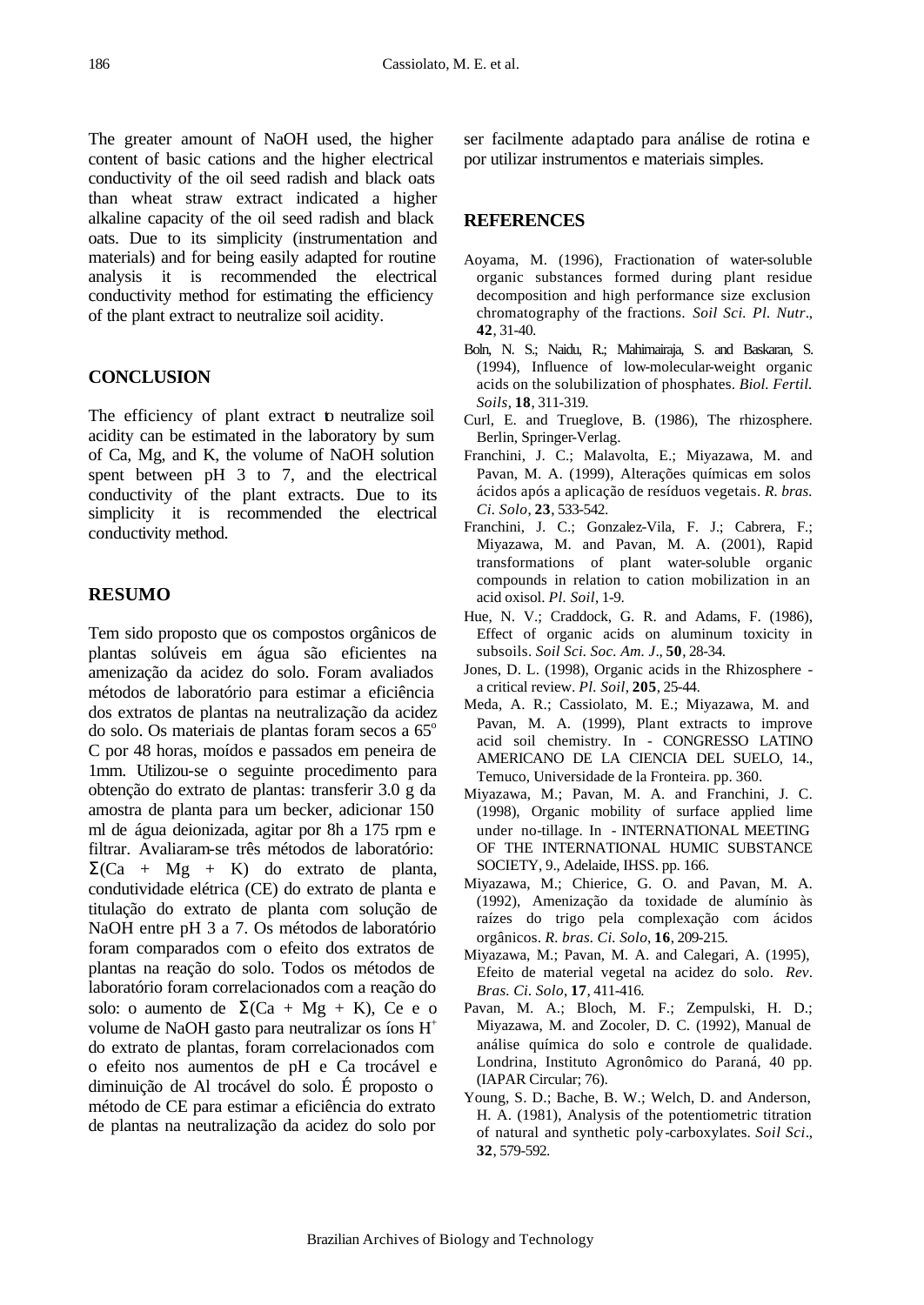Ziglio, C. M.; Miyazawa, M. and Pavan, M. A. (1999), Organic and inorganic forms of calcium mobilization in soil. *Arq. Biol. Tecnol*., **42** : (2), 257-262.

> Received: December 29, 2000; Revised: March 09, 2001; Accepted: August 28, 2001.